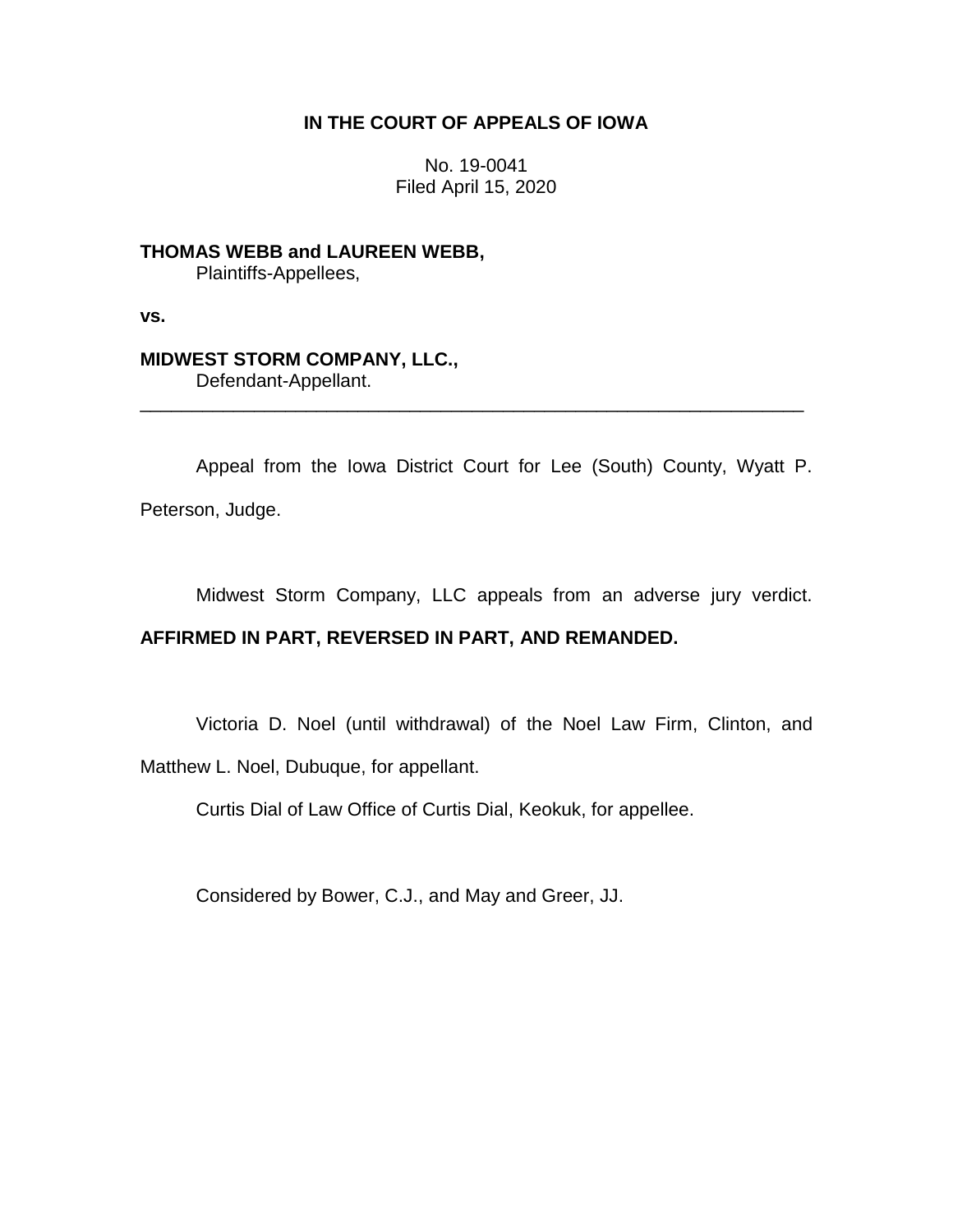## **MAY, Judge.**

 $\overline{a}$ 

Midwest Storm Company, LLC (Midwest) appeals from an adverse jury verdict in favor of Thomas Webb and Laureen<sup>1</sup> Webb. On appeal, Midwest claims the district court erred in denying its motion for judgment notwithstanding the verdict (JNOV). Midwest also alleges the district court erred in not granting its motion for new trial with respect to its counterclaim. We reverse in part, affirm in part, and remand.

#### **I. Background Facts and Prior Proceedings**

The Webbs hired Midwest to repair damage to their home. Midwest completed work on the roof and hired a subcontractor to work on the home's siding. But Thomas was not satisfied with the quality of the siding work. Thomas told Midwest not to return or send the subcontractor back. The Webbs' insurance company paid Midwest \$15,985.88 of the total contract price, which was somewhere in between \$22,000 and \$23,000. No one paid the remainder.

The Webbs then brought this action against Midwest. Midwest responded with a counterclaim against the Webbs. The matter proceeded to jury trial. The court submitted jury instructions for the Webbs' claims of breach of contract and negligence, as well as Midwest's breach of contract counterclaim.

The jury returned a verdict in favor of the Webbs on their contract and negligence claims. The jury awarded \$7500 in damages for breach of contract and \$1500 "plus lawyer fees and court costs" with respect to the negligence claim.

 $1$  Filings within the record differ as to the spelling of Ms. Webb's first name. Some filings refer to Lauren Webb and others to Laureen Webb. We refer to her as Laureen Webb as that is how her name appears on her appellant brief.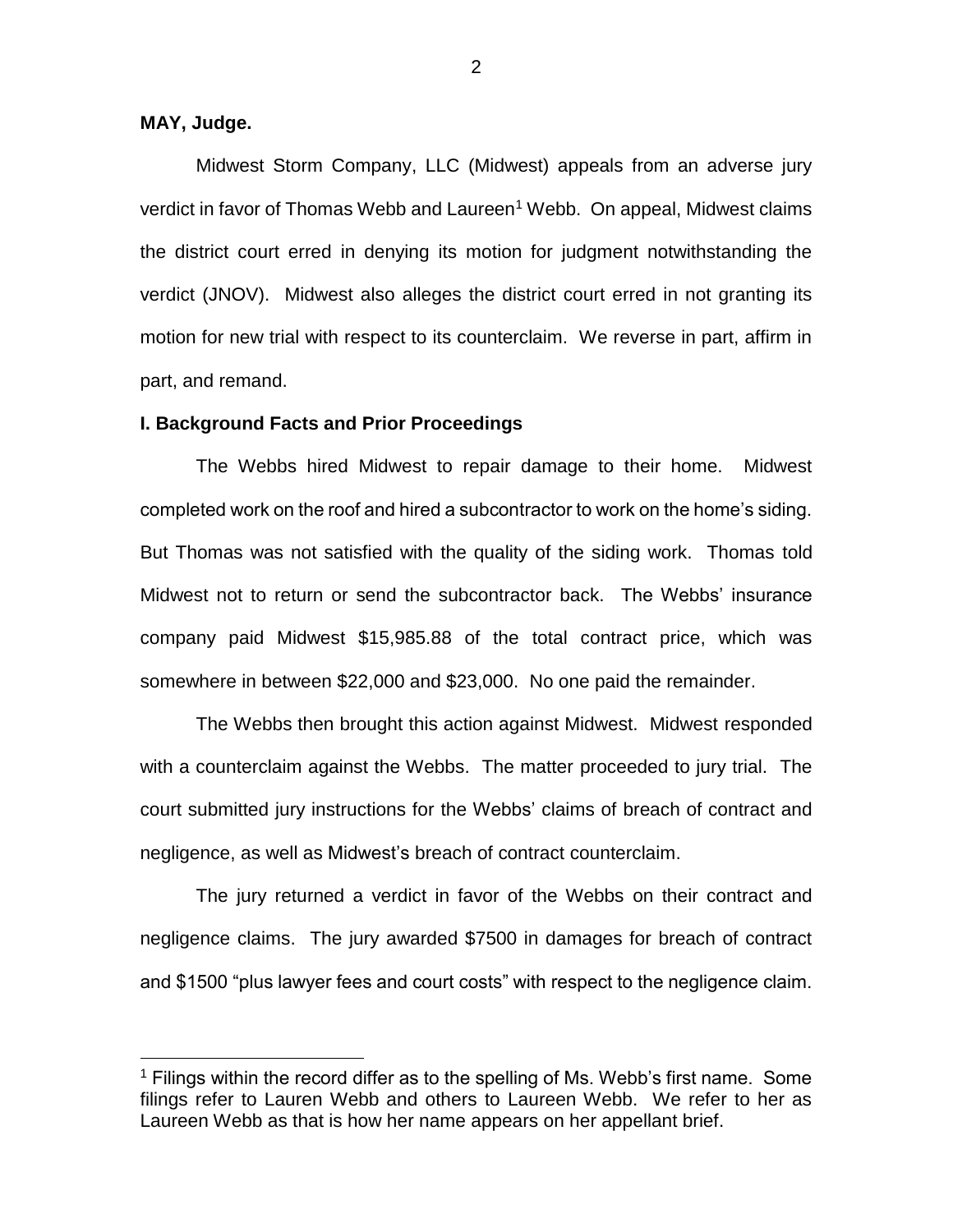As to Midwest's counterclaim, the jury found the Webbs did not breach the contract. The district court promptly entered judgment for the Webbs and against Midwest in the amount of "\$9000 plus lawyer fees and court costs."

On Midwest's motion, the district court filed a bill of exceptions. It expanded the record to show that (1) the parties had waived recording of closing argument; but (2) during closing argument, the Webbs' attorney stated they were only seeking \$7500 in total damages.

Midwest also moved for new trial and JNOV. The district court conditionally granted the motion for new trial unless the Webbs filed a remittitur, or written consent, to reduce their total judgment to \$7500. In all other respects, the district court denied Midwest's motions for new trial and JNOV.

The Webbs filed a written consent to a reduction of their total judgment to \$7500. Midwest now appeals the court's denial of its motions for new trial and JNOV.

### **II. Scope and Standard of Review**

"The purpose of [JNOV] is to allow the district court an opportunity to correct any error in failing to direct a verdict." *Easton v. Howard*, 751 N.W.2d 1, 4 (Iowa 2008). "We . . . review a district court ruling on a motion for [JNOV] for correction of errors at law." *Thornton v. Am. Interstate Ins. Co.*, 897 N.W.2d 445, 460 (Iowa 2017) (citation omitted). "Our role is to decide whether there was sufficient evidence to justify submitting the case to the jury when viewing the evidence in the light most favorable to the nonmoving party." *Smith v. Iowa State Univ. of Sci. & Tech.*, 851 N.W.2d 1, 18 (Iowa 2014) (citation omitted).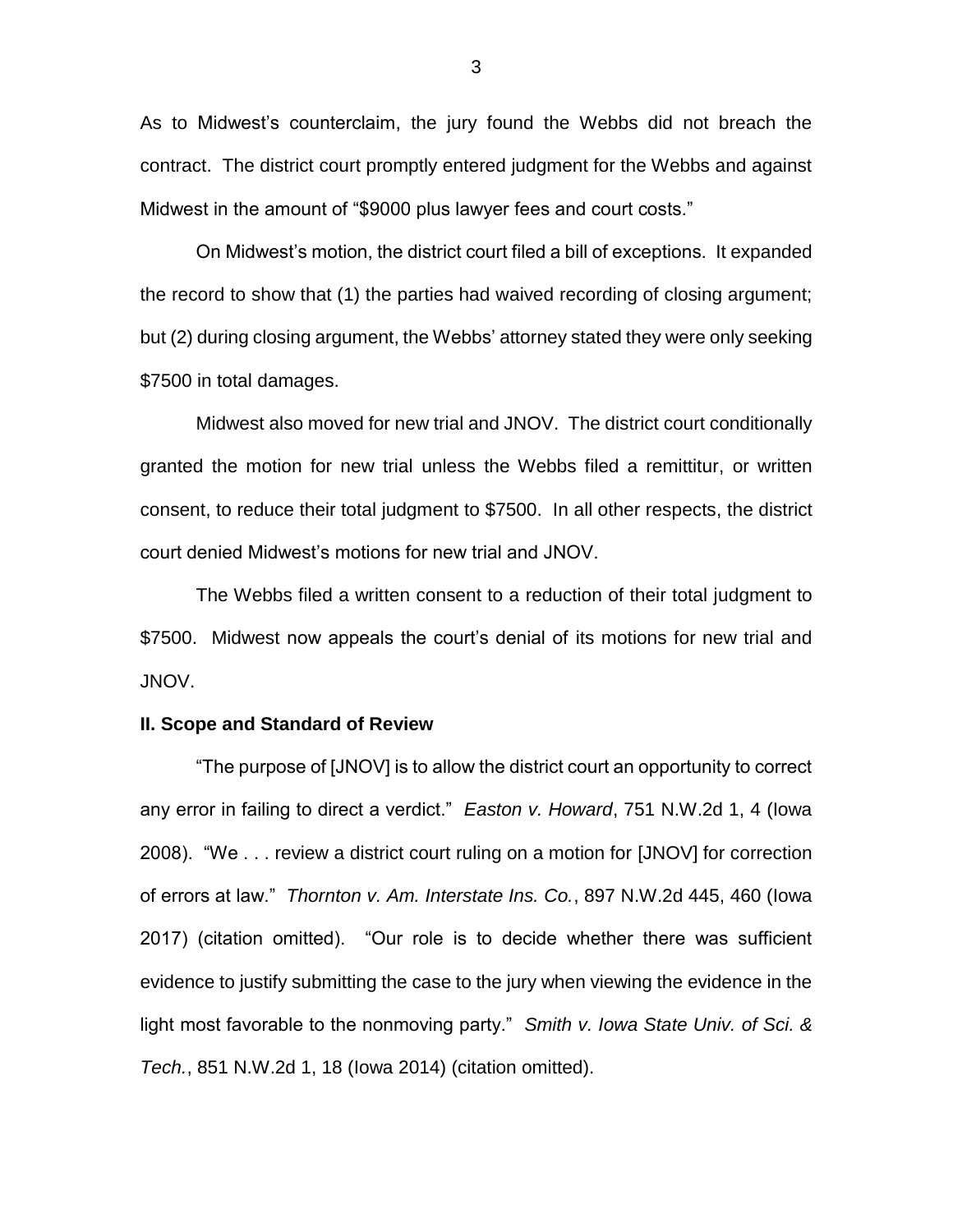On appeal, an appellate court's review is limited to those grounds raised in the defendant's motion for a directed verdict. Error must be raised with some specificity in a directed verdict motion. A motion for [JNOV] must stand on grounds raised in the directed verdict motion. On appeal from such judgment, review by an appellate court is limited to those grounds raised in the directed verdict motion.

*Royal Indem. Co. v. Factory Mut. Ins. Co.*, 786 N.W.2d 839, 844–45 (Iowa 2010)

(citations omitted).

# **III. Discussion**

 $\overline{a}$ 

Midwest argues it was entitled to JNOV as to both the Webbs' contract claim and their negligence claim. Midwest also contests the district court's denial of its motion for new trial as to its breach-of-contract counter claim.

We begin by addressing the Webbs' contract claim. Midwest claims that, as a matter of law, the Webbs could not recover for breach of contract. We agree for two reasons.

First, the jury was instructed without objection that (1) the Webbs must prove they have "done what the contract requires"; and (2) if they failed to prove that proposition, the Webbs would "not [be] entitled to damages." *See Molo Oil Co. v. River City Ford Truck Sales, Inc.*, 578 N.W.2d 222, 224 (Iowa 1998) (providing for a plaintiff to recover for breach of contract the plaintiff must perform "all the terms and conditions required under the contract"). But it appears undisputed the Webbs failed to perform their payment obligation under the contract.<sup>2</sup> So the Webbs could not recover under the contract.

 $2$  The Webbs did not file a brief to contest this assertion, Thomas testified he did not pay the agreed upon amount, and we will not comb the record to build a responsive argument for a party. *See Hyler v. Garner*, 548 N.W.2d 864, 876 (Iowa 1996) (determining the court "will not speculate on the arguments [a party] might have made" or "comb the record for facts to support such arguments").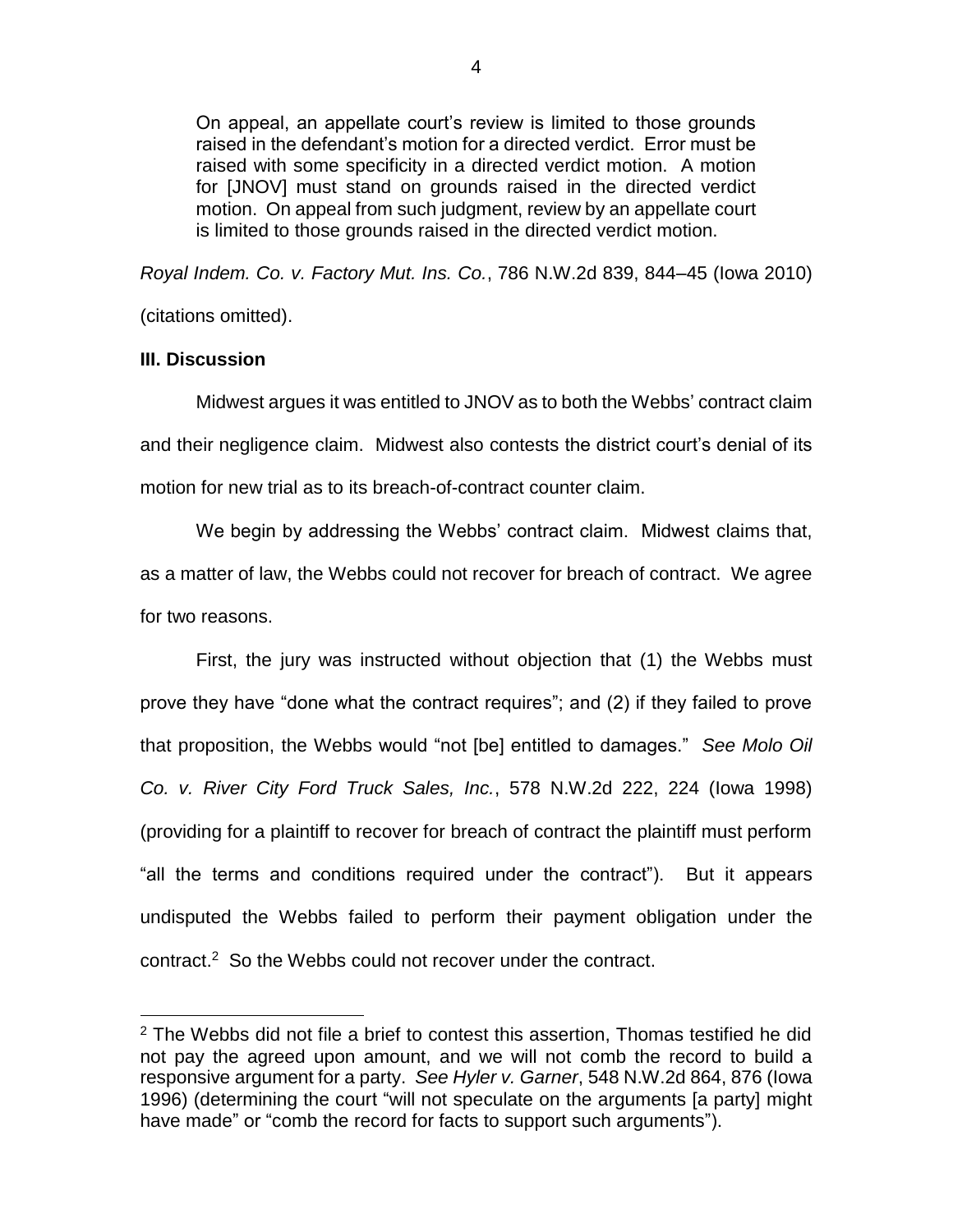Moreover, the jury was instructed without objection that a party's performance "is excused if the other party prevents it or makes it impossible." And it appears undisputed the Webbs prevented Midwest from addressing the Webbs' concerns with the siding work. $3$  This excused Midwest's performance and foreclosed recovery by the Webbs. *See Sheer Constr., Inc. v. W. Hodgman & Sons, Inc.*, 326 N.W.2d 328, 332 (Iowa 1982) (noting construction contracts have "an implied term that the person for whom the work is contracted to be done will not obstruct, hinder or delay the contractor, but, on the contrary, will in all ways facilitate the performance of the work to be done by [the contractor]" (citation omitted)). So, as to the Webbs' contract claim, we conclude Midwest was entitled to JNOV.

We next address Midwest's challenge to the negligence award. As a practical matter, we recognize our review of this issue may have little effect. The Webbs consented to limiting their recovery to \$7500. This eliminated the amounts awarded for their negligence claim.

Nonetheless, as Midwest argues, the Webbs did not plead or prove a viable negligence theory. The Webbs alleged Midwest "did not complete" home repairs that Midwest "had agreed to complete" under "a verbal contract." Moreover, the Webbs alleged, the work Midwest completed under the contract "was not done properly." As for damages, the Webbs alleged they had to "pay other contractors" to "finish" the work Midwest "had agreed to complete," and to "repair the work"

 $\overline{a}$ 

 $3$  Again, we note the Webbs did not file an appellate brief contesting this claim, and we will not scour the record to construct a responsive argument on their behalf. *See Hyler*, 548 N.W.2d at 876.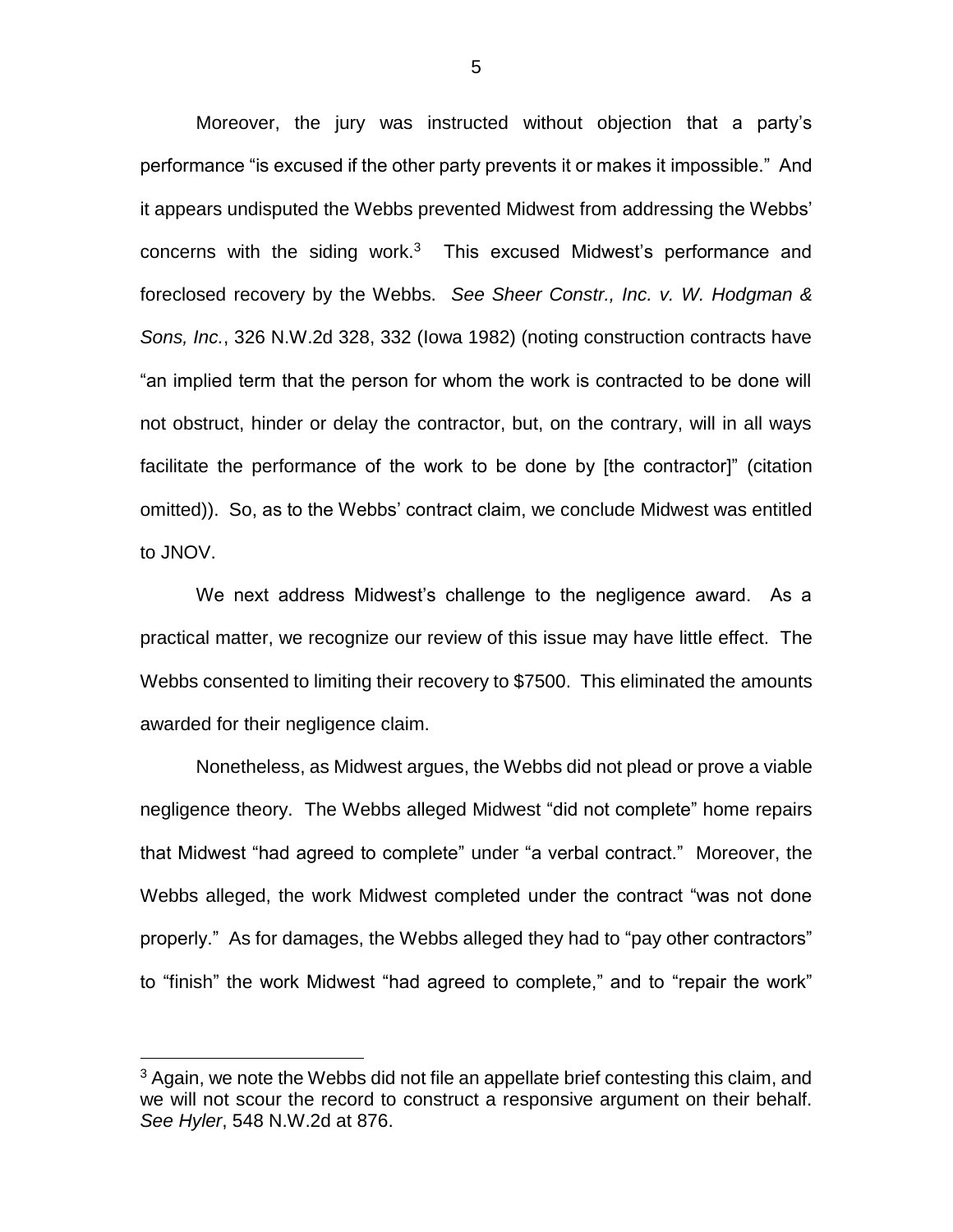Midwest "performed incorrectly." These are contract claims, not negligence claims. *See Annett Holdings, Inc. v. Kum & Go, L.C.*, 801 N.W.2d 499, 503 (Iowa 2011) ("When two parties have a contractual relationship, the economic loss rule prevents one party from bringing a negligence action against the other over the first party's defeated expectations—a subject matter the parties can be presumed to have allocated between themselves in their contract."); *see generally* Jeffrey L. Goodman et. al., *A Guide to Understanding the Economic Loss Doctrine*, 67 Drake L. Rev. 1 (2019). So Midwest was entitled to JNOV as to the Webbs' negligence claim.

Finally, we address Midwest's claim that it is entitled to a new trial with respect to its counterclaim asserting a breach-of-contract claim against the Webbs. Midwest's motion for new trial asserted, "On the count submitted by the [d]efendant the jury affixed an amount too small." On appeal, though, Midwest raises arguments about liability, not damages. We conclude Midwest's complaint to the district court concerning damages did not preserve its appellate claim regarding liability. 4 *See Grefe & Sidney v. Watters*, 525 N.W.2d 821, 825 (Iowa 1994) (concluding a party may not make a new argument on appeal).

### **IV. Conclusion**

 $\overline{a}$ 

We affirm the district court's ruling on Midwest's motion for new trial with respect to Midwest's counterclaim. We reverse the district court's ruling on

<sup>4</sup> We may raise the issue of error preservation sua sponte. *See Top of Iowa Coop. v. Sime Farms, Inc.*, 608 N.W.2d 454, 470 (Iowa 2000) ("In view of the range of interests protected by our error preservation rules, this court will consider on appeal whether error was preserved despite the opposing party's omission in not raising this issue at trial or on appeal.").